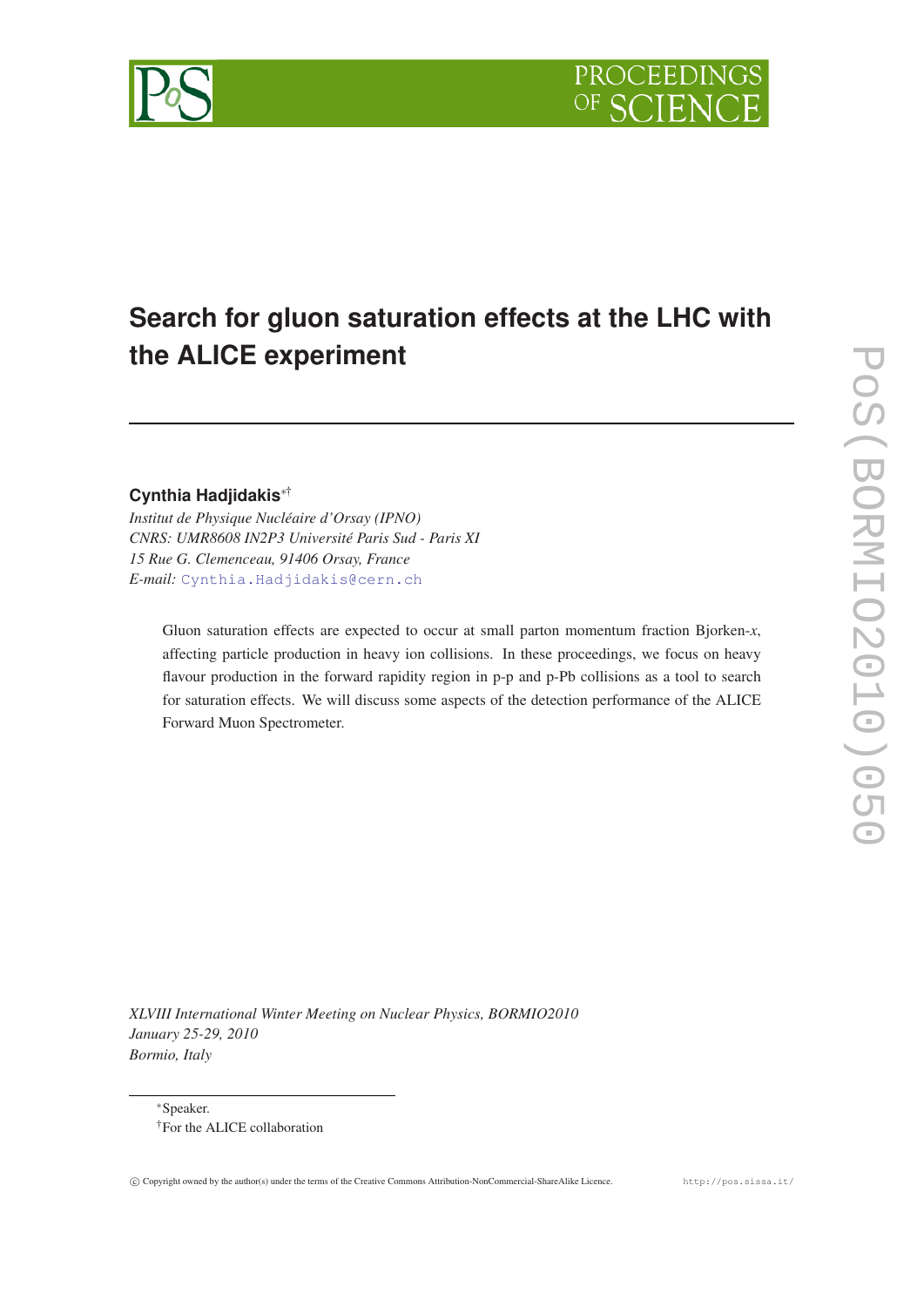### 1. Saturation and the Color Glass Condensate

In this part, we summarize the saturation phenomenon in the nuclear matter and the theoretical framework which allows to describe it (for a recent review, see [\[1\]](#page-4-0) and references therein). When probing small distances inside a hadron with a hard process, one resolves its partonic content. Extensive Deep Inelastic Scattering measurements were carried out at HERA to determine precisely parton distribution functions in the framework of the collinear factorization approach of perturbative QCD. In particular, the *Q* 2 -evolution of these data allows an extraction of gluon distribution functions. At large energy (or at small Bjorken-*x* , the momentum fraction of the nucleon carried by the parton), the gluon density in the nucleon is seen to continuously rise. At a certain energy scale, the large gluon density in the transverse plane of the nucleon is expected to favour the gluon recombination process. This process would then limit a further growth of the gluon density. This scale, named the saturation scale  $Q_s^2$ , defines the boundary between a dilute and a saturation domain. In the dilute domain, partons interact independently with the probe and the linear DGLAP and BFKL evolution equations describe the  $Q^2$ - and *x*-evolution of the nucleon structure, respectively. In the saturated domain, partons interact coherently with the probe and, due to recombination processes, the growth of the gluon density is governed by non-linear evolution equations such as JIMWLK or BK. In order to describe the hadronic matter in the saturation domain, the Color Glass Condensate (CGC) framework has been proposed. At sufficiently large  $Q_s^2$ , the theory is weakly coupled, although not perturbative due to the high gluon occupancy: it is a classical effective field theory.

#### 2. Saturation in heavy ion collisions

When colliding two ultra-relativistic heavy ions, the 'hot' matter formed is expected to be deconfined and to form a quark gluon plasma. However both nuclei can be described as coherent and high density gluon systems and some of the observed effects in heavy ion collisions may come from gluon saturation effects in the incident nuclei. Understanding the initial state is then crucial in order to disentangle hot deconfined matter effects from cold nuclear matter ones. For that purpose, one can use experimentally nucleon-nucleus (p-A) collisions to measure cold nuclear matter effects (note that cold nuclear effects include both initial and final state effects). At RHIC, d-Au collisions at  $\sqrt{s}$  =200 MeV provided an estimation of the cold nuclear matter effects through the measurement of the nuclear modification factor defined as:  $R_{dAu}(y, p_T) = \frac{dN_{dAu}/dydp_T}{\langle N_{coll} \rangle dN_{pp}/dydp_T}$  where  $N_{dAu}$  ( $N_{pp}$ ) is the yield of particles produced in d-Au (p-p) collisions and  $\langle N_{coll} \rangle$  is the average number of binary collisions. This observable is supposed to be equal to unity if the d-Au collision is a superposition of independent nucleon-nucleon collisions. The BRAHMS experiment observed a large suppression for charged particles in d-Au compared to p-p collisions at forward rapidity and low *p<sup>T</sup>* [\[2\]](#page-4-0). This behaviour is described by the CGC model and these measurements represent a possible onset of the gluon saturation at the RHIC energies. However the saturation scale estimated at RHIC for Au is approximately  $Q_s^2 = 2 - 4 \text{ GeV}^2$  for the pseudo-rapidity domain  $|\eta| < 3.2$ : the saturation domain is close to the non perturbative one. The LHC, with a maximum energy per nucleon in the centre of mass of 14, 8.8 and 5.5 TeV for p-p, p-Pb and Pb-Pb collisions, respectively, will probe partons with very low *x* values down to 10<sup>-6</sup>. The saturation scale will reach values up to  $Q_s^2 = 5 \text{ GeV}^2$  for p and  $Q_s^2 = 15 \text{ GeV}^2$  for Pb. It will thus be possible to use perturbative probes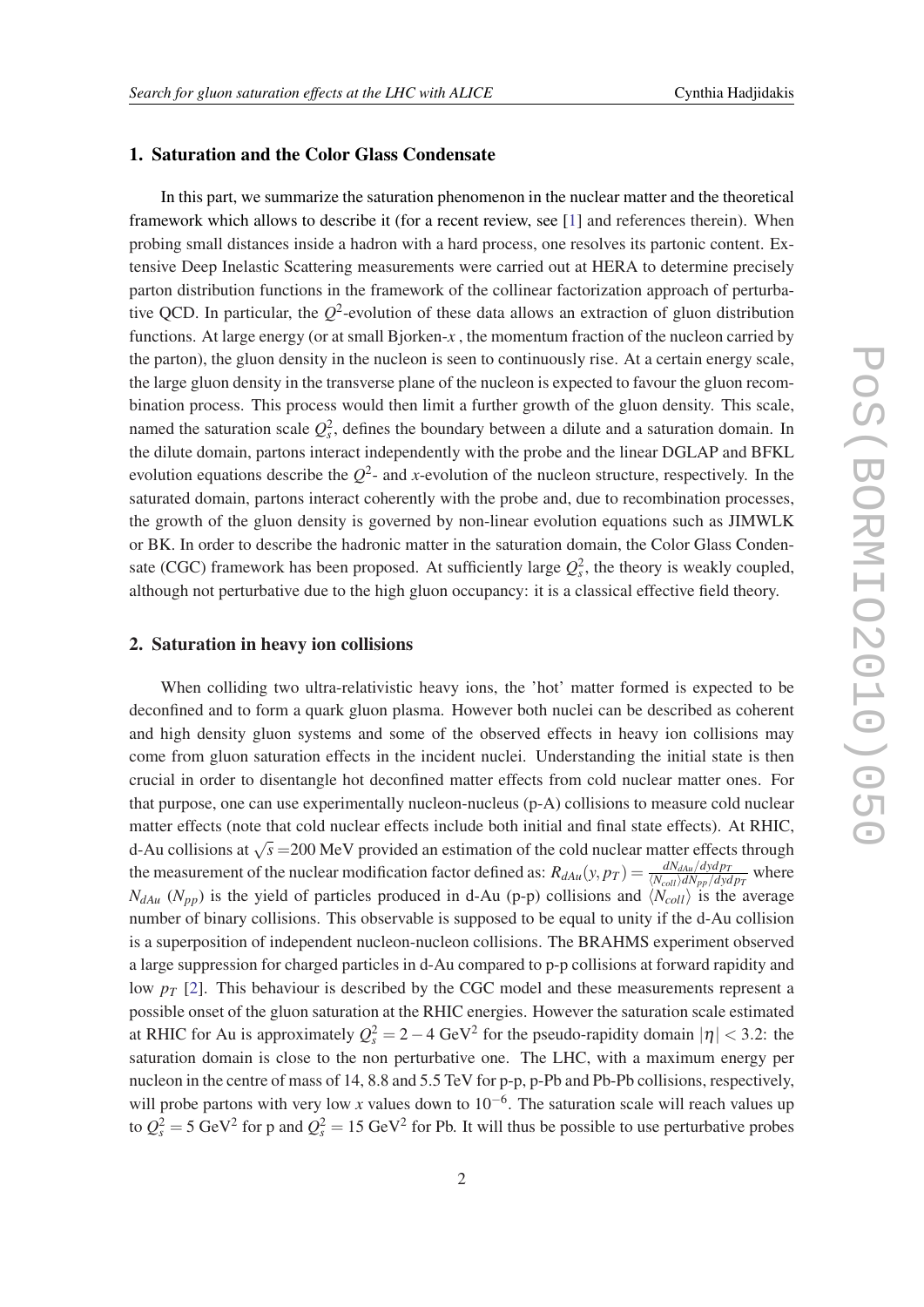<span id="page-2-0"></span>to explore the saturation domain, providing definitive tests of the CGC picture. The LHC started in november 2009 with its first p-p collisions at  $\sqrt{s} = 900$  GeV and  $\sqrt{s} = 2.36$  TeV. It will continue in 2010 with p-p collisions at  $\sqrt{s} = 7$  TeV and with its first Pb-Pb collisions at  $\sqrt{s_{NN}} = 2.76$  TeV. Collisions in p-Pb are expected in the following years. ALICE is the LHC experiment dedicated to the study of the quark gluon plasma and to the heavy ion collisions. It consists of a central part lying in the L3 magnet and, in the forward region, of a spectrometer allowing to detect muons for the range  $-4 < \eta < -2.5$ . The spectrometer consists of a passive frontal absorber in order to absorb hadrons from the interaction vertex, a large dipole magnet, a high granularity tracking system of ten detection planes and a passive muon filter wall followed by four planes of trigger chambers. A detailed description of the ALICE experiment can be found in [[3](#page-4-0)]. In the following, we focus on heavy flavour production in the forward region as a tool to search for saturation effects.

#### 3. Forward heavy flavour pair production in the CGC framework

Forward heavy flavour pair production has been calculated within the CGC framework [\[4\]](#page-4-0). At forward rapidity, the parton probed in the first projectile during the interaction has a large *x* value. Both in p-p and p-Pb collisions, this projectile can then be considered as a dilute system. The corresponding *x* value for the parton in the second projectile is much lower and lies in the saturation domain: this projectile is considered as a dense system. At LHC energies, gluon fusion processes dominate the heavy quark pair production which can be schematically written as:

$$
\frac{dN_{Q\bar{Q}}^{pPb}}{dyd^2\mathbf{p_T}} = f_g^{(p)}(x_1) \otimes \phi(x_2) \otimes \frac{dN_{gg \to Q\bar{Q}}}{dyd^2\mathbf{p_T}},
$$
\n(3.1)

where  $f_g^{(p)}(x_1)$  is the usual gluon distribution in the proton,  $\phi(x_2)$  is the gluon distribution describing the saturated nucleus, and  $\frac{dN_{gg}\to Q\bar{Q}}{dyd^2\mathbf{p_T}}$  is the differential heavy quark pair production from gluon fusion derived in a saturated system. For the second projectile, a constant saturation scale, related to the projectile density, is defined at  $x = 0.01$ . A fixed value for the saturation scale implies that the thickness of the projectile is considered to be constant and collision centrality dependence is not taken into account. The results presented here correspond then to the most central collision. The saturation scale is defined from the measurement of the charged particle multiplicity in Au-Au collisions at RHIC and is taken to be 2 GeV<sup>2</sup> for the Pb at  $x = 0.01$ . The small *x*-evolution of the projectile density is estimated accordingly to the BK evolution equation.

# 4. Open heavy flavour production and detection performance with the ALICE Muon Spectrometer

From Eq. 3.1, open charm and beauty production has been derived both in p-p and p-Pb collisions. The nuclear modification ratio as a function of  $p<sub>T</sub>$  is shown in the left plot of Fig. [1](#page-3-0) for the charm (in red) and beauty (in blue) production at forward rapidity. The CGC calculations (full lines) show a stronger suppression for the open heavy flavour production in p-Pb collisions at low  $p_T$  and for the lowest quark mass, as expected due to the lower *x* values probed into the nucleus for these cases. The dashed lines show the so called Shadowing-based calculations. It results from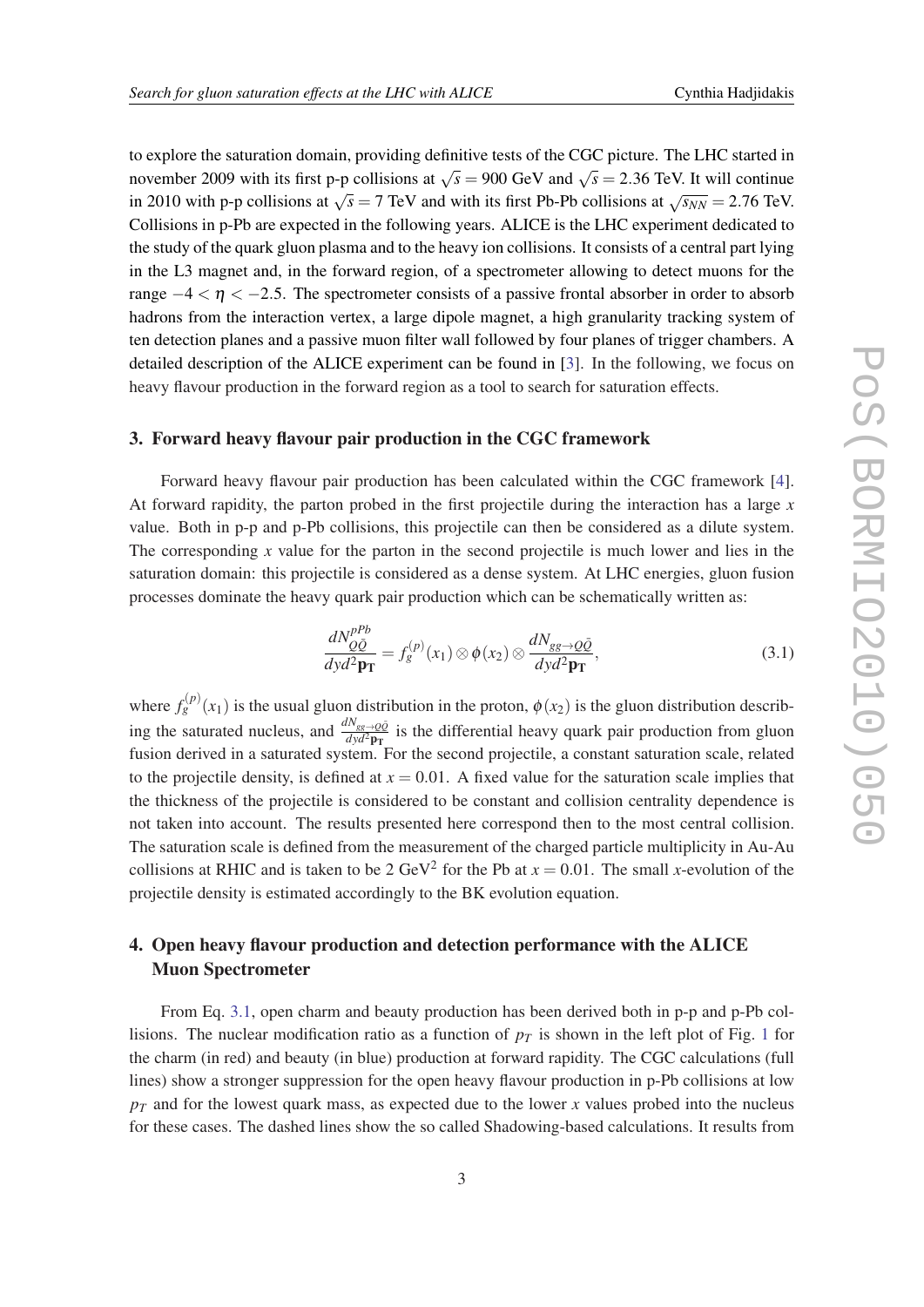<span id="page-3-0"></span>

**Figure 1:** Nuclear modification factor as a function of  $p<sub>T</sub>$  for open heavy flavour (left plot) and single muon (right plot) production. See text for details.

a PYTHIA Monte Carlo generator where open heavy flavour production in p-p collisions were fitted to NLO pQCD calculations and shadowing effects were included by using the EKS98 nuclear parton distribution functions. The fragmentation of quarks into hadrons according to the Peterson function and finally the decay into muons of the produced mesons were carried out. The fragmentation process as well as the decay into muons soften the  $p<sub>T</sub>$  distribution. The right plot of Fig. 1 shows the resulted nuclear modification ratio for single muons. The Shadowing calculations, not displayed here, are approximately 0.8 (0.9) for charm (beauty) at  $p_T \leq 2$  GeV/c. A strongest suppression down to 0.55 in case of CGC calculations is observed for muons from open charm at  $p_T < 2$  GeV/c. However the large uncertainties on the calculations at the *x* value probed in the forward region may reduce the differences between the two models. The CGC calculations were implemented in a Monte Carlo generator and full simulations of the Forward Muon Spectrometer were carried out. It was shown that measuring saturation effects, visible at  $p_T \leq 2$  GeV/c, is challenging: the muon trigger efficiency decreases below 2 GeV/c and single muon production is dominated by  $\pi$  and K coming from the interaction vertex at  $p_T \leq 1.5$  GeV/c. This work is described in detail in [[5](#page-4-0)].

## 5. Forward  $J/\psi$  production and detection performance with the ALICE Muon Spectrometer

From the experimental point of view, it may be interesting now to consider the quarkonium production as a tool to search for saturation effects. The quarkonia can be indeed reconstructed in the Muon Spectrometer down to low  $p<sub>T</sub>$  with a good detector efficiency as shown, for the  $J/\psi$  case, in the left plot of Fig. [2](#page-4-0). Furthermore by fitting the invariant mass of the two detected opposite charge muons, one can easily estimate and subtract the background contamination to the  $J/\psi$ yield [[6\]](#page-4-0). As the saturation effect is larger for lower quark mass, only the  $J/\psi$  production was considered. From Eq. [3.1](#page-2-0), the  $J/\psi$  production can be obtained according to the Color Evaporation Model (CEM) as the integration of the charm pair production over the pair invariant mass from the charm pair to the D meson pair production threshold. The right plot of Fig. [2](#page-4-0) shows the calculated nuclear modification ratio for the CGC model (full line) as a function of  $p<sub>T</sub>$ . A strong suppression down to 0.3 at low  $p_T$  is seen in the forward region. The Shadowing calculation (dashed line) was